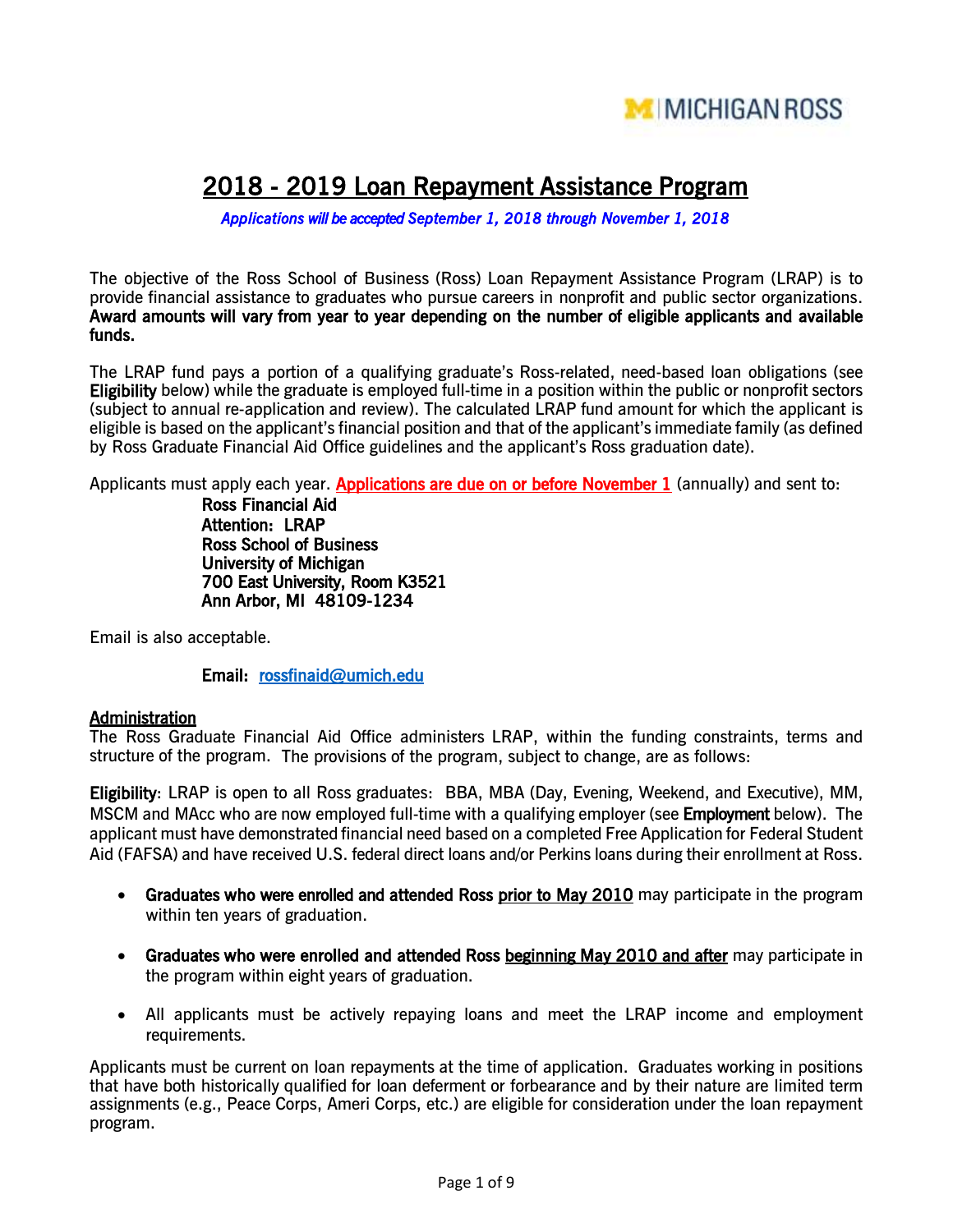Employment: Nonprofit organizations in the United States that are tax-exempt under sections 501(c) (3), (4), or (6) of the Internal Revenue Code are suitable employers for this program. Jobs in local state or federal governments are also acceptable. Graduates working outside the U.S. for public or nonprofit organizations may be eligible to participate in the program, subject to documentation and approval.

Assets: Qualifying asset values are calculated using the FAFSA formula. A reasonable amount of assets will not disqualify an applicant for LRAP funds. However, possession of substantial physical and financial assets with income may result in ineligibility for LRAP funding.

#### Application Procedures

- A. Applications must include:
	- 1. LRAP Application (page 5 in Application Packet).
	- 2. LRAP Verification of Employment/Salary for Applicant and Spouse, if applicable (pages 6-7).
	- 3. LRAP Income and Asset Statement (page 8 in Application Packet).
	- 4. Signed and dated Federal Tax Return for the most recently completed tax year for applicant and spouse, if applicable. Include 1040 and W-2 only (no schedules). *NOTE: The federal tax return must be signed and dated. A current signature and date is acceptable. Electronic signatures are not acceptable.*
	- 5. Educational Loan Summary (available from your lender or loan servicer).
	- 6. Payment schedules (available from your lender or loan servicer) of educational loans for both Ross and non-Ross related loan obligations.

#### B. Deadline:

- 1. Applications are due in office on or before November 1 to Ross Financial Aid Office.
- 2. Incomplete applications will not be processed.

#### **Processing**

- A. Calculation
	- 1. Adjusted Income (AI):

The LRAP amount that an applicant receives is based on the applicant's AI. The AI is calculated using: Total Income + Assets (from the Income and Asset Statement), less Exemptions listed on tax return (\$9K spouse, \$8K per dependent child); and applicant's and spouse's non-Ross educational loan payment.

- 2. Qualifying Adjusted Incomes (see attached LRAP Historical Report)
	- a) Graduates who were enrolled and attended Ross prior to May 2010*:*

Under the LRAP formula, applicants with an AI of \$75,000 or less are not expected to contribute any payments towards the qualifying loans for that year. However, LRAP award amounts will vary from year to year depending on the number of applicants and available funds. LRAP reimbursement limits also apply. If available LRAP funds are not sufficient to cover the required payments, the applicant remains responsible for paying the balance of the loan payments due.

Under the LRAP formula, applicants with an AI over \$75,000 are expected to contribute 20% of their income over \$75,000 toward the qualifying loans for that year with the balance of loan payments funded by LRAP. However, LRAP award amounts will vary from year to year depending on the number of applicants and available funds. LRAP reimbursement limits also apply. If available LRAP funds are not sufficient to cover the required payments, the applicant remains responsible for paying the balance of the loan payments due.

#### b) Graduates who were enrolled and attended Ross beginning May 2010 and after:

Under the LRAP formula, applicants with an AI (adjusted income) of \$93,750 or less are not expected to contribute any payments towards the qualifying loans for that year up to \$8,000. However, LRAP award amounts will vary from year to year depending on the number of applicants and available funds. LRAP reimbursement limits also apply. If available LRAP funds are not sufficient to cover the required payments, the applicant remains responsible for paying the balance of the loan payments due.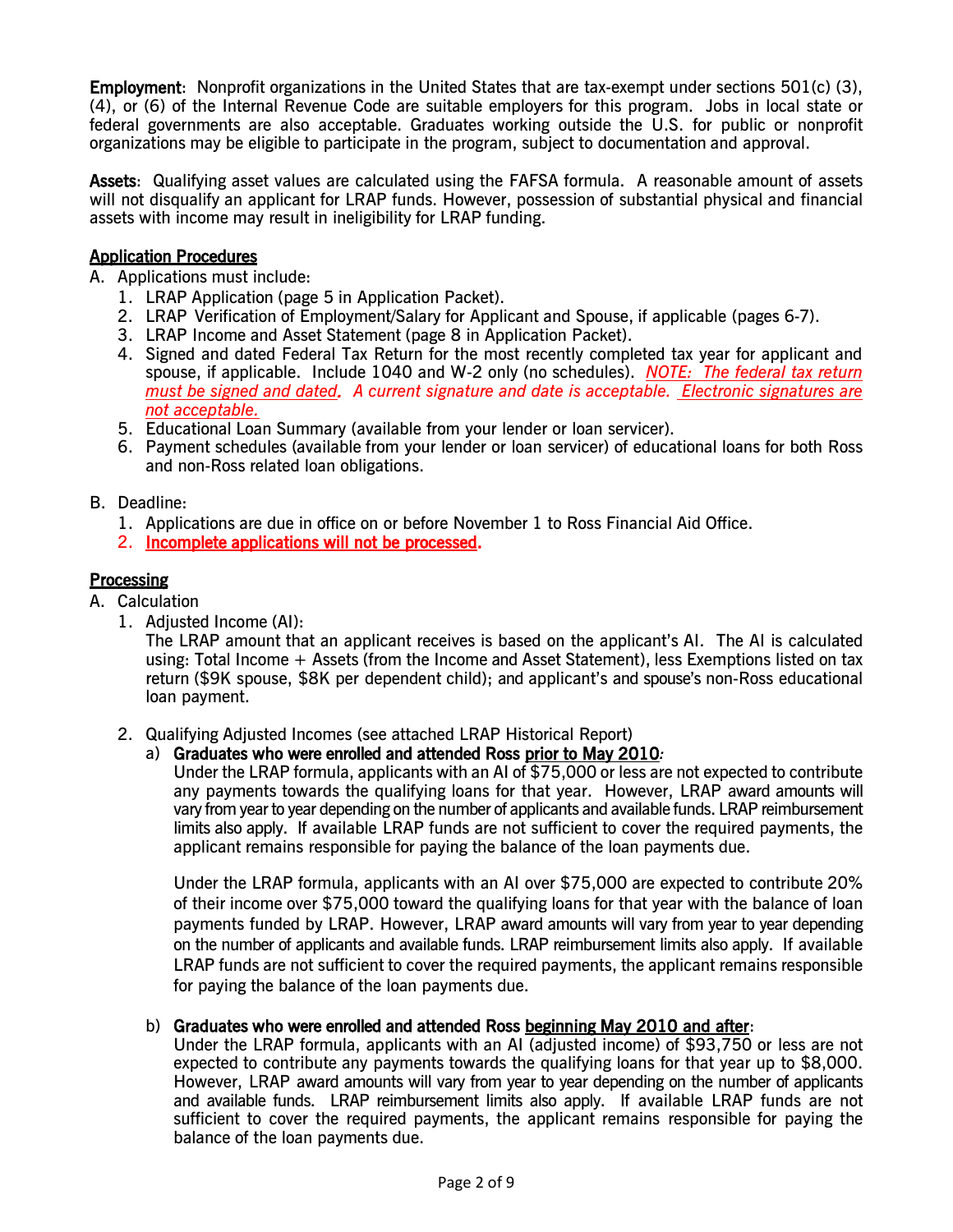Under the LRAP formula, applicants with an AI over \$93,750 are expected to contribute 20% of their income over \$93,750 toward the qualifying loans for that year. The balance of loan payments due will be funded by LRAP up to \$8,000. However, LRAP award amounts will vary from year to year depending on the number of applicants and available funds. LRAP reimbursement limits also apply. If available LRAP funds are not sufficient to cover the required payments, the applicant remains responsible for paying the balance of the loan payments due.

NOTE: The \$93,750 amount was calculated based on 75% of the median based salary of the 2016 graduation class. This amount will be recalculated each year based on the most recently available graduation class median based salary (2018-2019 LRAP based on the 2017 graduation class).

#### 3. Eligible Loan(s)

#### a) Graduates who were enrolled and attended Ross prior to May 2010*:*

All educational loans based on the estimated cost of attendance (COA), including loans borrowed for Ross dual degree program are eligible for repayment.

b) Graduates who were enrolled and attended Ross beginning May 2010 and after*:*

Only those loans borrowed to cover the estimated COA while enrolled and paying Ross tuition are eligible for LRAP funding. Dual degree students should note that eligible loan debt is Ross specific. Proration will be used to determine LRAP funding in these cases.

#### 4. LRAP Reimbursement Limits

a) Graduates who were enrolled and attended Ross prior to May 2010: LRAP participation is limited to the ten years following graduation from Ross.

LRAP reimbursement is capped at \$100,000 per applicant.

b) Graduates who were enrolled and attended Ross beginning May 2010 and after: LRAP participation is limited to the eight years following graduation from Ross. LRAP reimbursement is capped at \$8,000 per year, for a total of \$64,000 per applicant.

#### 5. Consolidated Loans

If the applicant has chosen to consolidate their student loans, LRAP will be prorated based on the applicant's qualifying loans.

#### B. Disbursement

- 1. After eligibility is determined, available funds will be distributed among all eligible applicants. Award amounts will vary from year to year depending on the number of eligible applicants and available funds. Funds will be disbursed in January or February. These payments may be considered taxable income in the calendar year received. Please check with a tax advisor for your tax liability.
- 2. If the award recipient becomes ineligible for funds received, the recipient must repay that portion for which she/he has become ineligible. Therefore, all award recipients are required to report a change in employment should one occur. The details for repayment of LRAP funds will be determined individually with the program administrator. The terms of the repayment will be based on the participant's salary after leaving qualifying employment. The amount to be repaid will be the amount the participant is not eligible for plus 7% simple interest.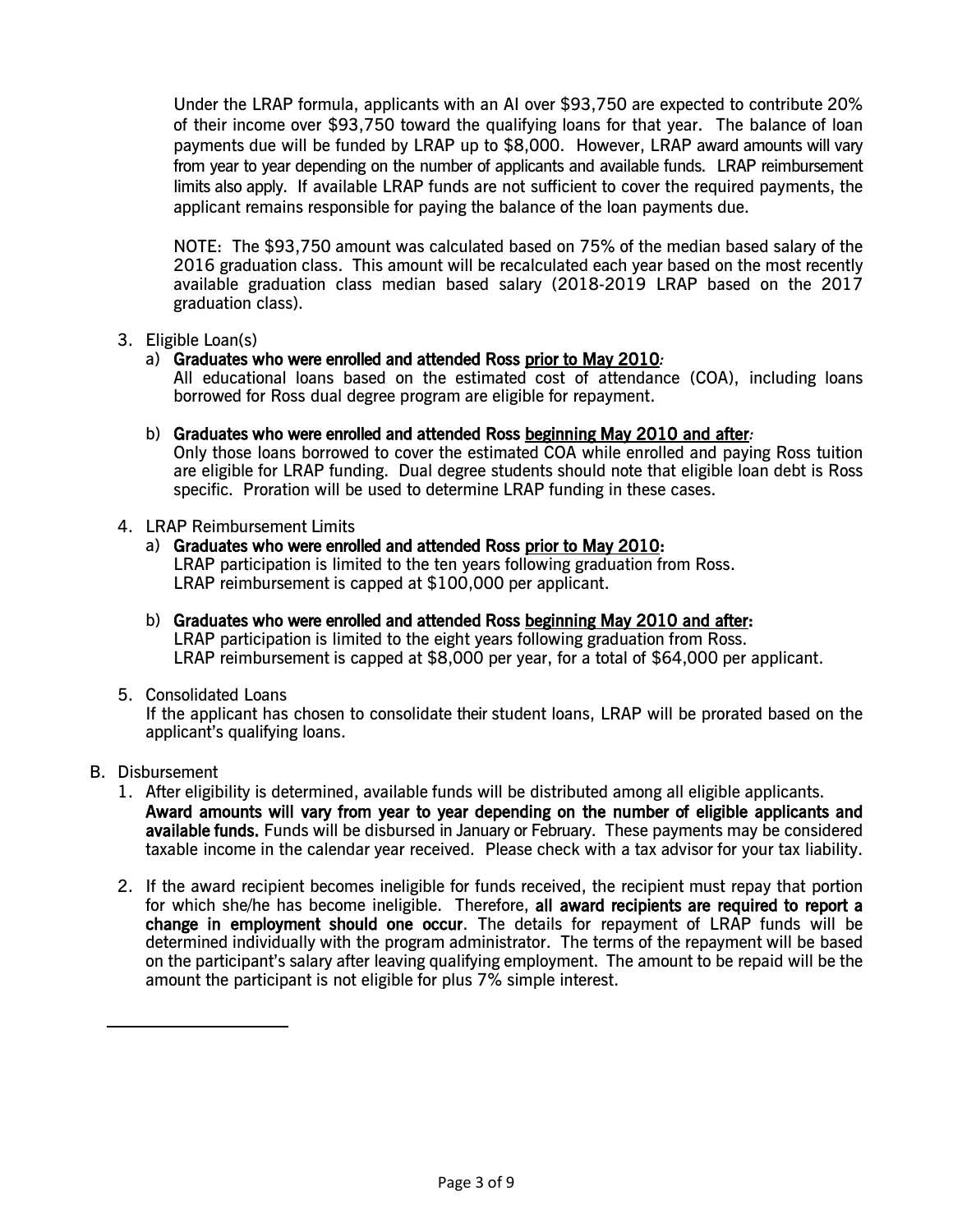#### LOAN REPAYMENT ASSISTANCE PROGRAM CHECKLIST FOR APPLICANTS

This document is for your use only and does not need to be sent back to Ross Financial Aid. *Application MUST be received by Ross Financial Aid by November 1, 2018. Incomplete applications will not be processed.* 

#### Eligibility Checklist:

ı

Applicant is employed full-time in a position within the public or nonprofit sectors.

\_\_\_ Applicant must have demonstrated financial need based on a completed FAFSA and have received U.S. federal direct loans and/or Perkins loans during their enrollment at Ross.

Applicant is a Stephen M. Ross School of Business graduate.

- Applicants who were enrolled and attended Ross prior to May 2010 may participate within ten years of graduation. LRAP reimbursement is capped at \$100,000.
- Applicants who were enrolled and attended Ross beginning May 2010 and after, may participate within eight years of graduation. LRAP reimbursement is capped at \$8,000 per year and \$64,000 total per applicant.

Applicant is actively repaying loans and current on loan repayments at the time of application.

#### Application Checklist:

The LRAP Application consists of four pages (Pages 5 through 8). Applicant is to complete:



\_\_\_ LRAP Application (Page 5 of Application Packet). *Be sure to include your eight digit student ID number (UMID number) or unique name on application.*



LRAP Verification of Full-Time Employment/Salary of Applicant (Page 6 of Application Packet).

r

LRAP Verification of Full-Time Employment/Salary of Spouse, if applicable (Page 7 of Application Packet).

LRAP Income and Asset Statement (Page 8 of Application Packet).

#### Applicant must also include:

\_\_\_ Employer Proof of Tax-Exempt Status. *NOTE: Employer is to include this with the LRAP Verification of Full-Time Employment/Salary of Applicant (Page 6 of Application Packet).*

Signed and dated Federal Tax Return for the most recently completed tax year for applicant and spouse, if applicable. Include 1040 and W-2 only (no schedules). *NOTE: The federal tax return must be signed and dated. A current signature and date is acceptable. Electronic signatures are not acceptable.*



Educational Loan Summary (available from your lender or loan servicer).

Payment Schedules (available from your lender or loan servicer) of educational loans for both Ross and non-Ross related loan obligations.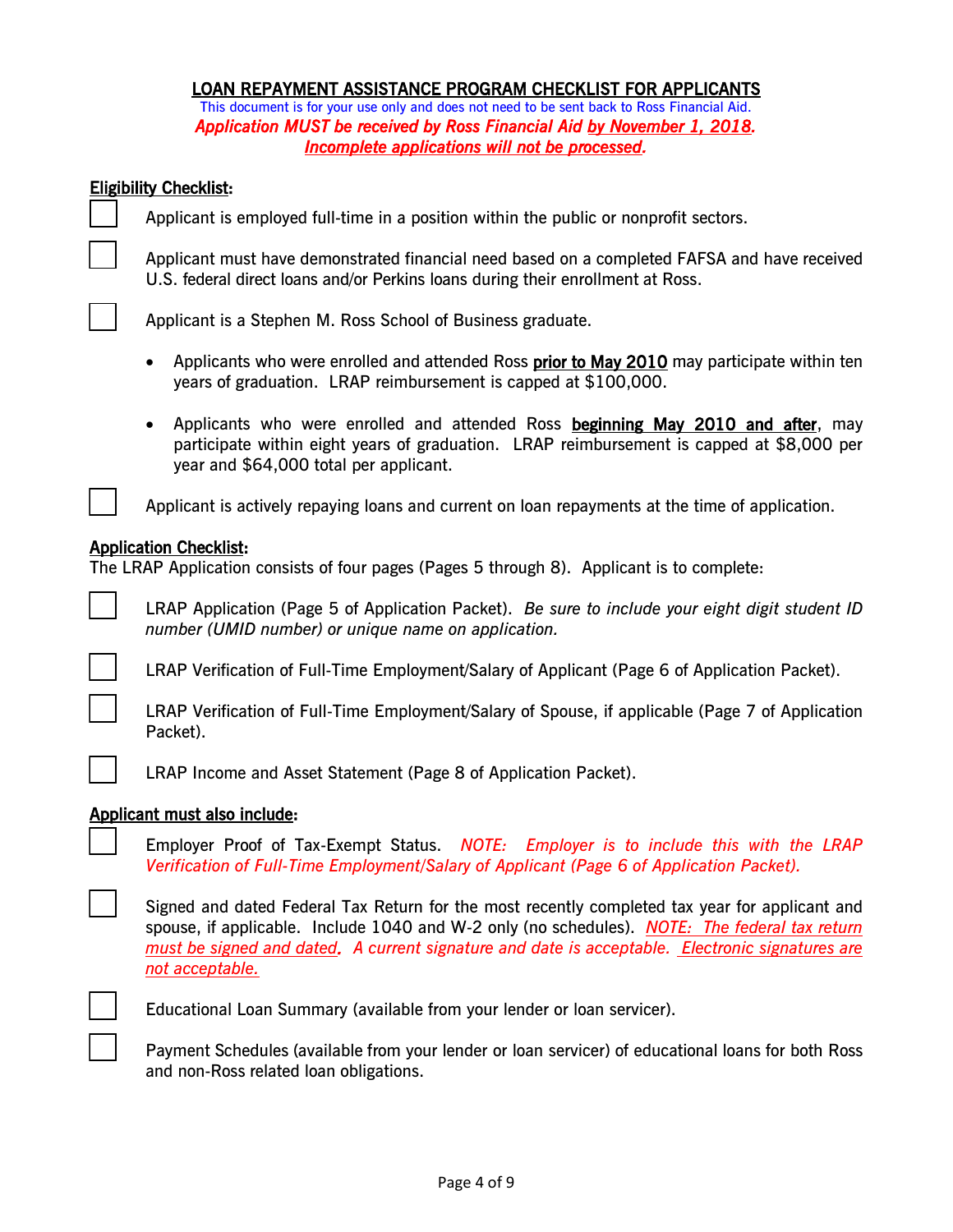#### LOAN REPAYMENT ASSISTANCE PROGRAM APPLICATION 2018-2019

| Home Address:<br>Full Address City, State and Zip                                                                      | and the control of the control of the control of the control of the control of the control of the control of the |  |  |
|------------------------------------------------------------------------------------------------------------------------|------------------------------------------------------------------------------------------------------------------|--|--|
|                                                                                                                        |                                                                                                                  |  |  |
|                                                                                                                        |                                                                                                                  |  |  |
|                                                                                                                        | Dual Degree: $\boxed{\phantom{a}}$<br>No<br>Yes <sub>l</sub>                                                     |  |  |
|                                                                                                                        |                                                                                                                  |  |  |
| $\vert$ Full-Time $\vert$   Part-Time                                                                                  |                                                                                                                  |  |  |
| Title: <u>Alexander Alexander Alexander Alexander Alexander Alexander Alexander Alexander Alexander Alexander Alex</u> |                                                                                                                  |  |  |
|                                                                                                                        |                                                                                                                  |  |  |
|                                                                                                                        |                                                                                                                  |  |  |
|                                                                                                                        |                                                                                                                  |  |  |
| aspects of the organization. You may attach additional sheets and/or a resume.                                         | Describe your employer's activities and your responsibilities in the organization. Address the public service    |  |  |
|                                                                                                                        |                                                                                                                  |  |  |
|                                                                                                                        |                                                                                                                  |  |  |

#### Required Additional Application Documents:

- 1. LRAP Verification of Full-Time Employment/Salary (pages 6-7);
- 2. LRAP Income and Asset Statement (page 8);
- 3. Signed and dated Federal Tax Return for the most recently completed tax year for applicant and spouse (if applicable). Include 1040 and W-2 only (no schedules). *NOTE: The federal tax return must be signed and dated. A current signature and date is acceptable. Electronic signatures are not acceptable.*
- 4. Educational Loan Summary; and
- 5. Payment schedules (available from your lender or loan servicer) of educational loans for both Ross and non-Ross related loan obligations.

#### Signature and Certification

I declare that the information in this application is correct and complete to the best of my knowledge. The Ross Graduate Financial Aid Office may investigate and verify the information I have provided.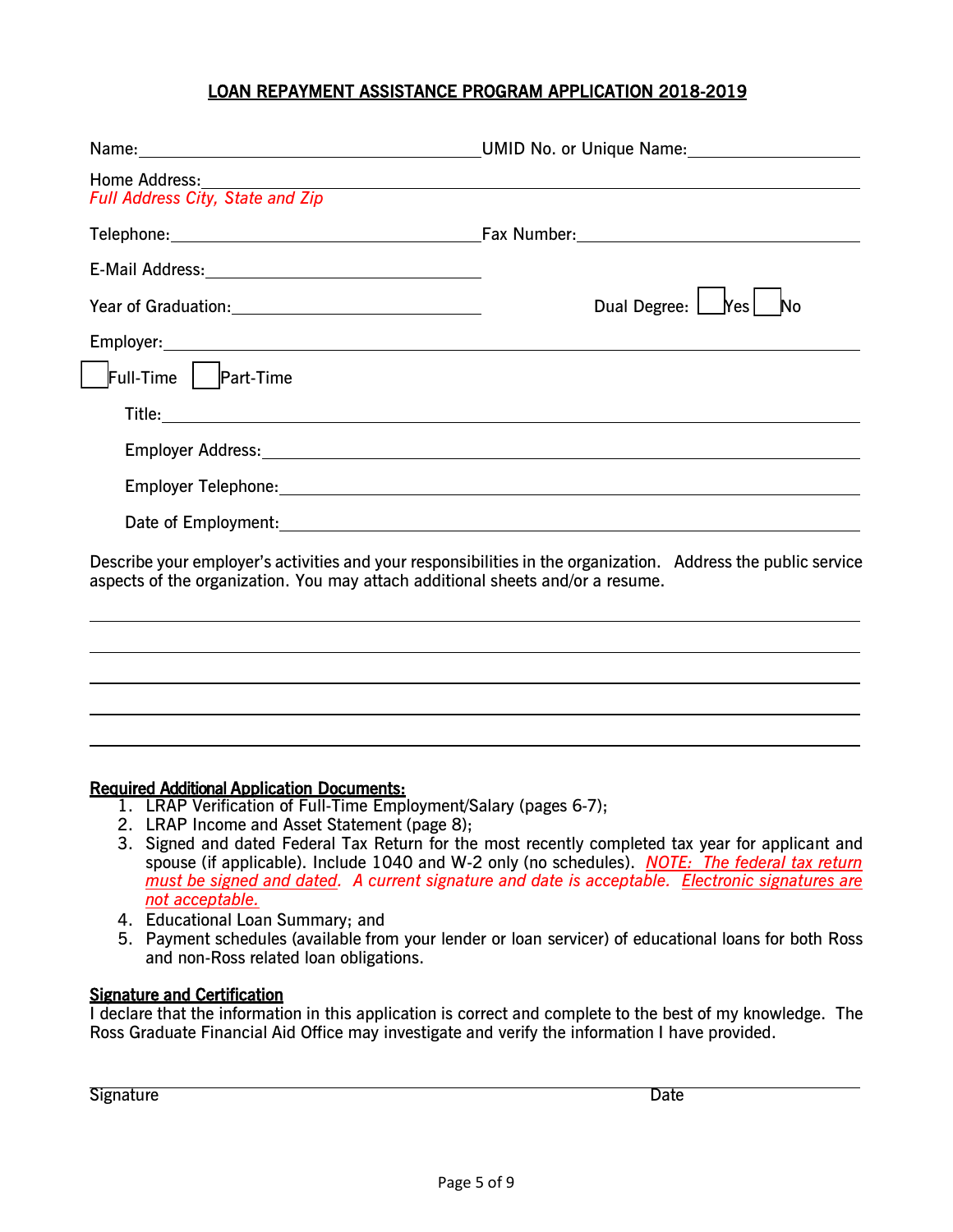## **LRAP Verification of Full-Time Employment/Salary - APPLICANT**

#### $\overline{a}$ Instructions:

Applicant: Complete Part 1 and forward directly to employer. Employer: Complete Part 2 sign and return to applicant with Proof of Tax-Exempt Status.

| <b>PART 1</b>                                                                                                                                                                                                                                                                                      |                                                                                                                                                                                                                                |
|----------------------------------------------------------------------------------------------------------------------------------------------------------------------------------------------------------------------------------------------------------------------------------------------------|--------------------------------------------------------------------------------------------------------------------------------------------------------------------------------------------------------------------------------|
| TO (Name and Address of Employer): Notified the state of the state of the state of the state of the state of the state of the state of the state of the state of the state of the state of the state of the state of the state                                                                     |                                                                                                                                                                                                                                |
| I have applied to the University of Michigan's Ross School of Business Loan Repayment Assistance Program<br>and stated that you are my employer. My signature below authorizes you to verify my employment<br>information to the Stephen M. Ross School of Business at the University of Michigan. |                                                                                                                                                                                                                                |
|                                                                                                                                                                                                                                                                                                    | Date:_________________________                                                                                                                                                                                                 |
|                                                                                                                                                                                                                                                                                                    | Applicant's Name: 1997 Contract Contract Contract Contract Contract Contract Contract Contract Contract Contract Contract Contract Contract Contract Contract Contract Contract Contract Contract Contract Contract Contract C |
|                                                                                                                                                                                                                                                                                                    |                                                                                                                                                                                                                                |
|                                                                                                                                                                                                                                                                                                    |                                                                                                                                                                                                                                |
| <b>PART 2-Verification of Employment</b>                                                                                                                                                                                                                                                           |                                                                                                                                                                                                                                |
| Applicant's Date of Employment:                                                                                                                                                                                                                                                                    | $\Box$ Yes $\Box$ No<br><b>Employed Full-Time:</b>                                                                                                                                                                             |
|                                                                                                                                                                                                                                                                                                    |                                                                                                                                                                                                                                |
| Probability of Continued Employment: Notified and Contract and Contract of Continued Employment:                                                                                                                                                                                                   |                                                                                                                                                                                                                                |
| Current Base Salary (Enter appropriate salary below.)                                                                                                                                                                                                                                              |                                                                                                                                                                                                                                |
| $\frac{1}{2}$ Annual $\frac{1}{2}$ Monthly                                                                                                                                                                                                                                                         | \$______________Weekly                                                                                                                                                                                                         |
| \$______________Hourly<br>If paid hourly, please indicate average number of hours per week:___________                                                                                                                                                                                             |                                                                                                                                                                                                                                |
|                                                                                                                                                                                                                                                                                                    |                                                                                                                                                                                                                                |
| <u>PROVIDE PROOF OF YOUR TAX-EXEMPT STATUS</u>                                                                                                                                                                                                                                                     |                                                                                                                                                                                                                                |
|                                                                                                                                                                                                                                                                                                    |                                                                                                                                                                                                                                |
|                                                                                                                                                                                                                                                                                                    |                                                                                                                                                                                                                                |
|                                                                                                                                                                                                                                                                                                    |                                                                                                                                                                                                                                |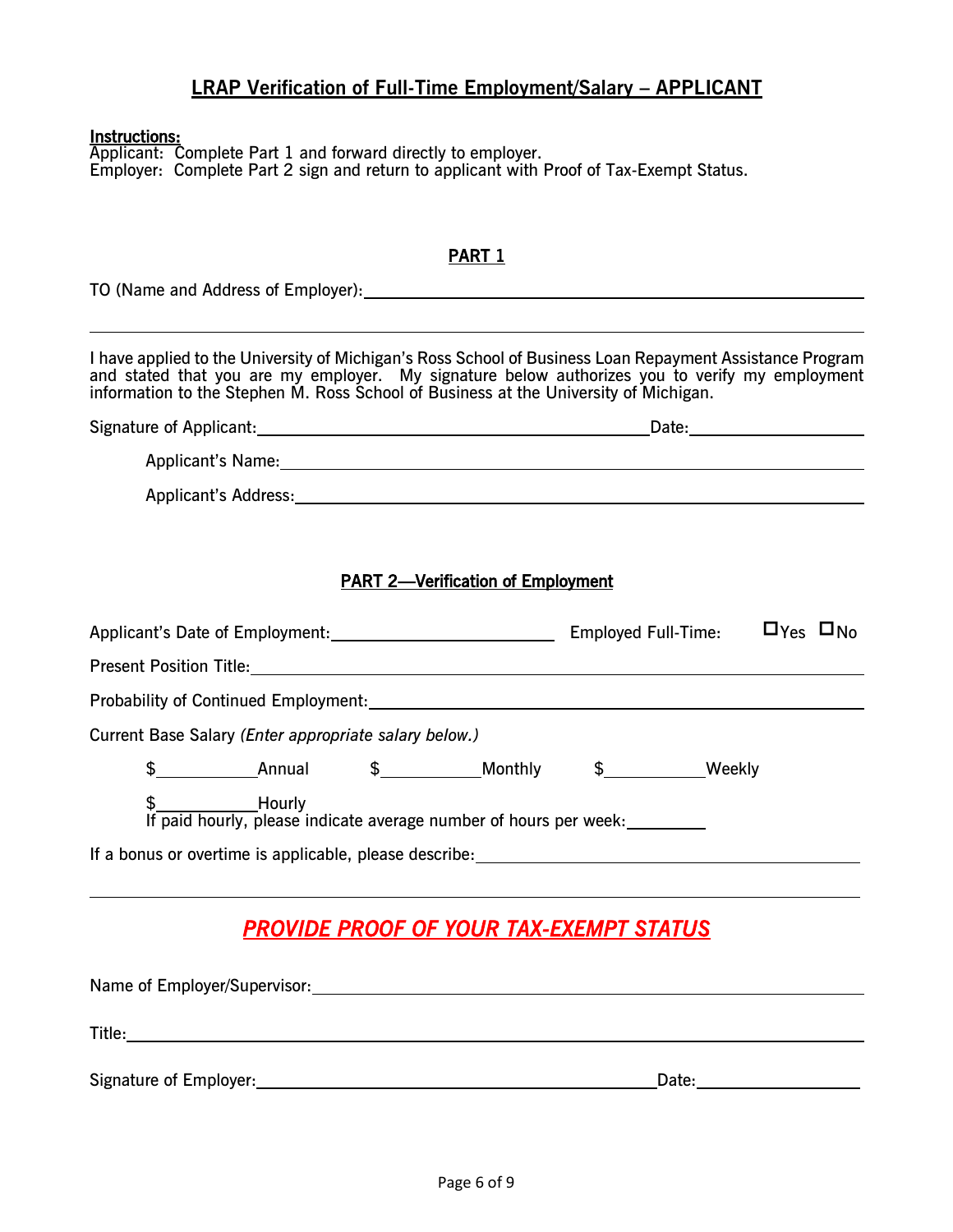### **LRAP Verification of Full-Time Employment/Salary – SPOUSE**

# Instructions:<br>Applicant:

Applicant: Complete Part 1, with spouse's signature and forward directly to their employer. Employer: Complete Part 2 sign and return to applicant.

#### PART 1

Applicant's Name:

Applicant's Address: According to the Applicant's Address:

TO (Name and Address of Spouse's Employer):

I (applicant) have applied to the University of Michigan's Ross School of Business Loan Repayment Assistance Program and stated that you are my spouse's employer. My spouse's signature below authorizes you to verify employment information to the Stephen M. Ross School of Business at the University of Michigan.

# Signature of Applicant's Spouse: Date:

Applicant's Spouse Name:

## PART 2—Verification of Employment of Spouse

|                                                                                                                                                                                                                                |  |  |                                                                                                           | Employed Full-Time: PYes DNo |                                                                                                                                                                                                                                |  |
|--------------------------------------------------------------------------------------------------------------------------------------------------------------------------------------------------------------------------------|--|--|-----------------------------------------------------------------------------------------------------------|------------------------------|--------------------------------------------------------------------------------------------------------------------------------------------------------------------------------------------------------------------------------|--|
|                                                                                                                                                                                                                                |  |  |                                                                                                           |                              |                                                                                                                                                                                                                                |  |
| Probability of Continued Employment: North Contract Contract Contract Contract Contract Contract Contract Contract Contract Contract Contract Contract Contract Contract Contract Contract Contract Contract Contract Contract |  |  |                                                                                                           |                              |                                                                                                                                                                                                                                |  |
| Current Base Salary (Enter appropriate salary below.)                                                                                                                                                                          |  |  |                                                                                                           |                              |                                                                                                                                                                                                                                |  |
|                                                                                                                                                                                                                                |  |  | $\frac{16}{10}$ Annual $\frac{16}{10}$ Monthly $\frac{16}{10}$ Weekly                                     |                              |                                                                                                                                                                                                                                |  |
|                                                                                                                                                                                                                                |  |  | \$________________Hourly<br>If paid hourly, please indicate average number of hours per week:____________ |                              |                                                                                                                                                                                                                                |  |
| Name of Employer/Supervisor: Name of Employer/Supervisor:                                                                                                                                                                      |  |  |                                                                                                           |                              |                                                                                                                                                                                                                                |  |
|                                                                                                                                                                                                                                |  |  |                                                                                                           |                              |                                                                                                                                                                                                                                |  |
|                                                                                                                                                                                                                                |  |  |                                                                                                           |                              | Date: the contract of the contract of the contract of the contract of the contract of the contract of the contract of the contract of the contract of the contract of the contract of the contract of the contract of the cont |  |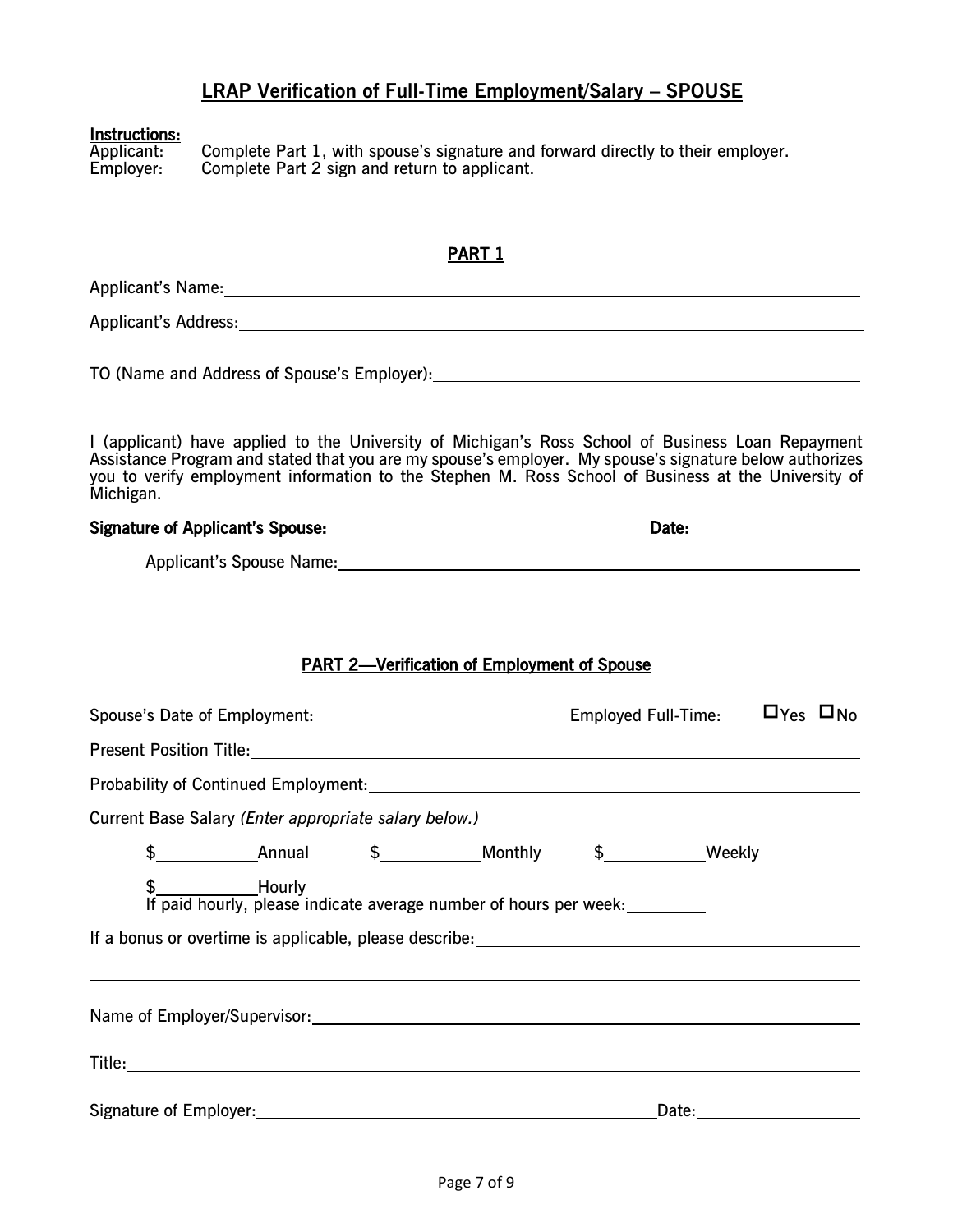# **LRAP Income and Asset Statement**

| Applicant's Name:<br><u>and the state of the state of the state of the state of the state of the state of the state of the state of the state of the state of the state of the state of the state of the state of the state of the state of the state</u> |                                 |
|-----------------------------------------------------------------------------------------------------------------------------------------------------------------------------------------------------------------------------------------------------------|---------------------------------|
| <b>Filing Status:</b><br>Single<br><b>Married</b>                                                                                                                                                                                                         | Number of Children (Dependents) |
| Name of Dependents:                                                                                                                                                                                                                                       | Relationship                    |
|                                                                                                                                                                                                                                                           |                                 |
|                                                                                                                                                                                                                                                           |                                 |
| <b>Income</b>                                                                                                                                                                                                                                             |                                 |
| <b>Applicant's Current Annual Salary</b><br><b>Spouse's Current Annual Salary</b>                                                                                                                                                                         | \$<br>\$                        |
| <b>Other Current Income</b><br><b>Total Dividends</b><br>\$<br><b>Total Interest</b><br>Other (List Below)<br>\$                                                                                                                                          |                                 |
| <b>Total Other Current Income</b>                                                                                                                                                                                                                         | \$                              |
| <b>Total Income</b>                                                                                                                                                                                                                                       | \$                              |
| <b>Asset Information</b>                                                                                                                                                                                                                                  |                                 |
| Cash, Savings and Checking Accounts<br>Stocks, Bonds, CDs and Investments<br><b>Trust Funds Total Value</b><br>Other (e.g., Real Estate)-Please explain below.                                                                                            | \$<br>\$<br>\$<br>\$            |
| <b>Total Assets</b>                                                                                                                                                                                                                                       | \$                              |
| <b>Education Debt Prior to Ross (Detail on Educational Loan Report)</b>                                                                                                                                                                                   |                                 |
| <b>Applicant's Annual Payments</b><br><b>Spouse's Annual Payments</b>                                                                                                                                                                                     | \$<br>\$                        |
| <b>Total Annual Payments of Education Debt Prior to Ross</b>                                                                                                                                                                                              | \$                              |
| Ross Debt (Dual degree totals will be prorated for graduates who attended<br>Ross beginning May 2010 per LRAP processing/calculation, step 3.)                                                                                                            |                                 |
| Principal<br><b>Current Annual Payments</b>                                                                                                                                                                                                               | \$<br>\$                        |